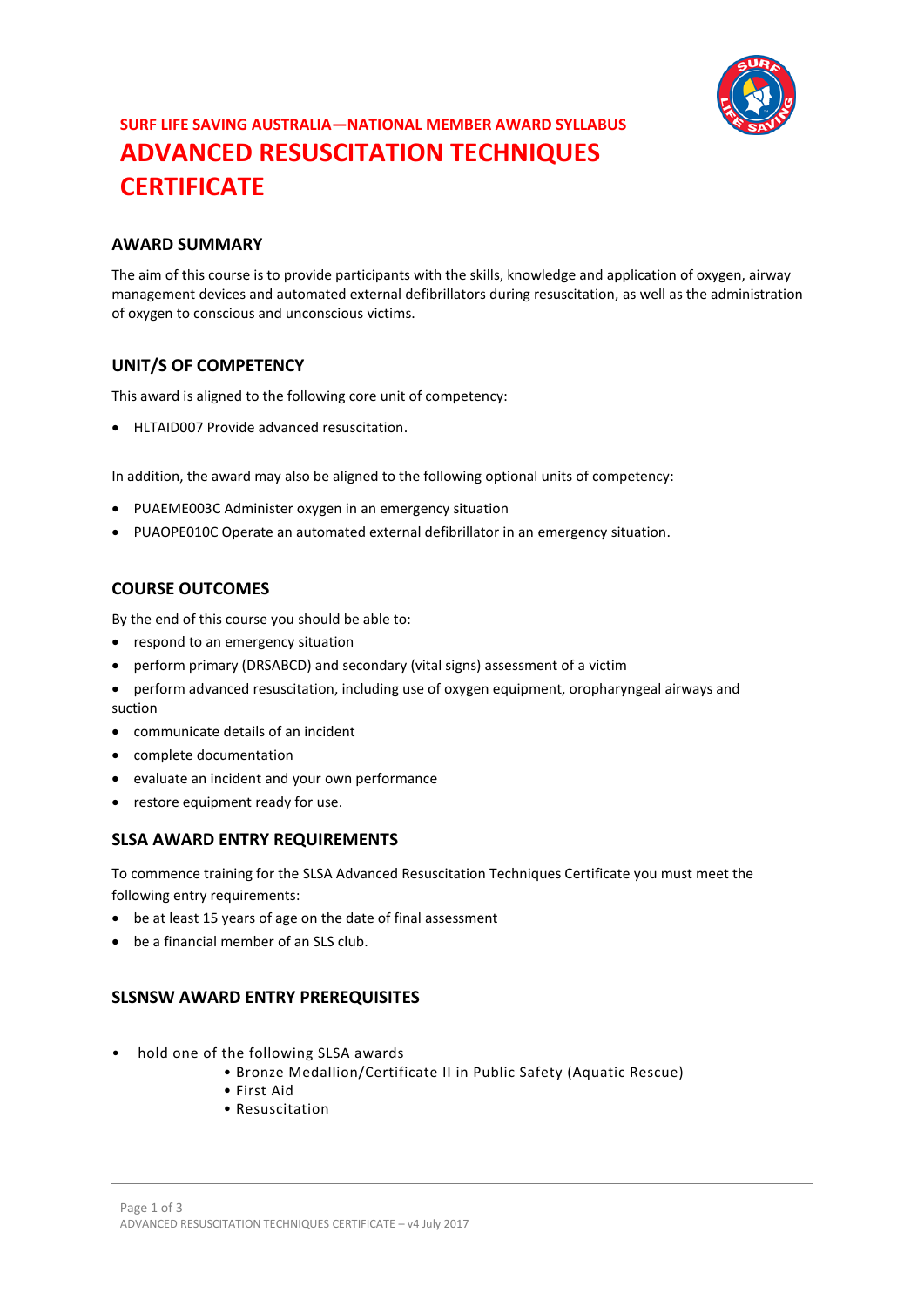

# **SURF LIFE SAVING AUSTRALIA—NATIONAL MEMBER AWARD SYLLABUS ADVANCED RESUSCITATION TECHNIQUES CERTIFICATE**

## **RECOGNITION OF PRIOR LEARNING (RPL) AND CREDIT TRANSFER**

Participants who believe they already possess some, or all, of the skills and knowledge applicable to this certificate, or who have attained the related units of competency, may wish to apply for RPL or credit transfer. These participants should consult their club's training officer or state centre for more information.

## **NATIONAL LEARNING RESOURCES**

- SLSA Advanced Resuscitation Techniques Certificate Learner Guide
- SLSA Advanced Resuscitation Techniques Certificate Assessment Portfolio
- SLSA Advanced Resuscitation Techniques Certificate Delivery and Assessment Guide
- SLSA Advanced Resuscitation Techniques Certificate PowerPoint
- SLSA Advanced First Aid and Resuscitation Glossary
- SLSA online learning platform if you are undertaking the blended version of this course
- National, state/branch and club policies

Note that participants must also have local access to:

- CPR manikins in line with ARC guidelines—adult and infant
- airway training manikins suitable for insertion of an oropharyngeal airway
- oropharyngeal airways
- suction units
- AED training device
- oxygen resuscitation kit, including a medical oxygen cylinder
- selection of oxygen masks with tubing—nasal cannula (optional), therapy mask, bag-valve-mask
- first aid kits including a thermometer
- appropriate forms and documentation
- computer (laptop), data projector and screen.

#### **WHO CAN TRAIN?**

- Training Officer Advanced Resuscitation Techniques
- Facilitator Advanced Resuscitation Techniques

Training officers and facilitators must be currently endorsed as per state/territory requirements.

#### **WHO CAN ASSESS?**

- Assessor Advanced Resuscitation Techniques
- Facilitator Advanced Resuscitation Techniques

Assessors and facilitators must be currently endorsed as per state/territory requirements.